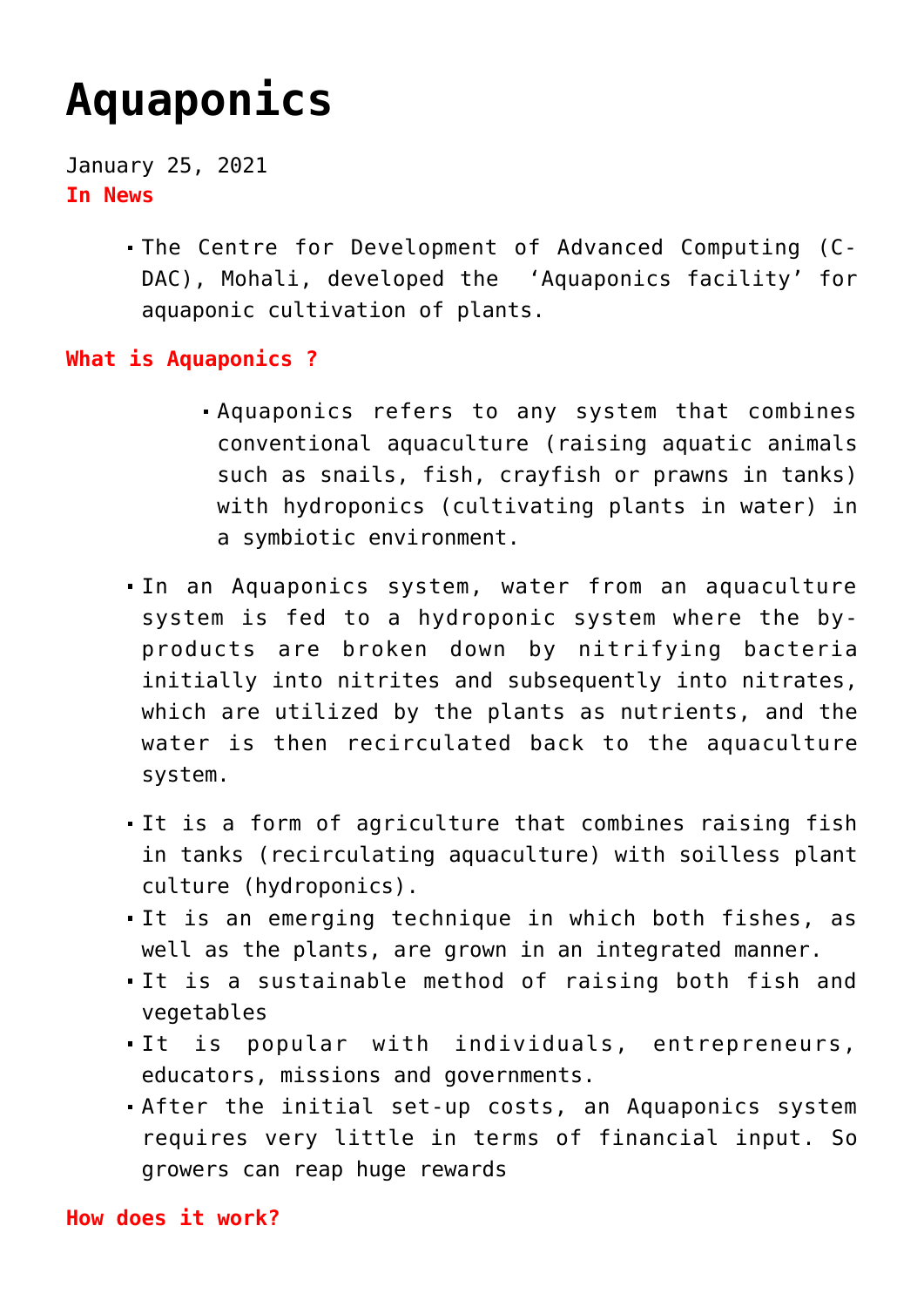- Fish naturally produce the nutrients that plants need to thrive. In an Aquaponics system, fish are kept in tanks and their waste is collected at the bottom. This waste is then pumped through a filter to make it into ready food for plants.
- The plants are set up in 'grow beds', which allow the roots of the plants to dangle in water absorbing goodness from the fish waste, while the leafy heads absorb the goodness from sunlight above



## **Significance**

- The setup cost of aquaponic farms might be higher than conventional farms, but the operational cost is much less.
- There is no need for fertilizers and the water requirement is 90% less than that required in conventional farming.
- Suits greatly to the demand of organic fruits and vegetables.
- The yield from aquaponics is two times higher than that of conventional farming.
- However, there remains one restriction that fruits and vegetables which grow underground cannot be grown using aquaponics.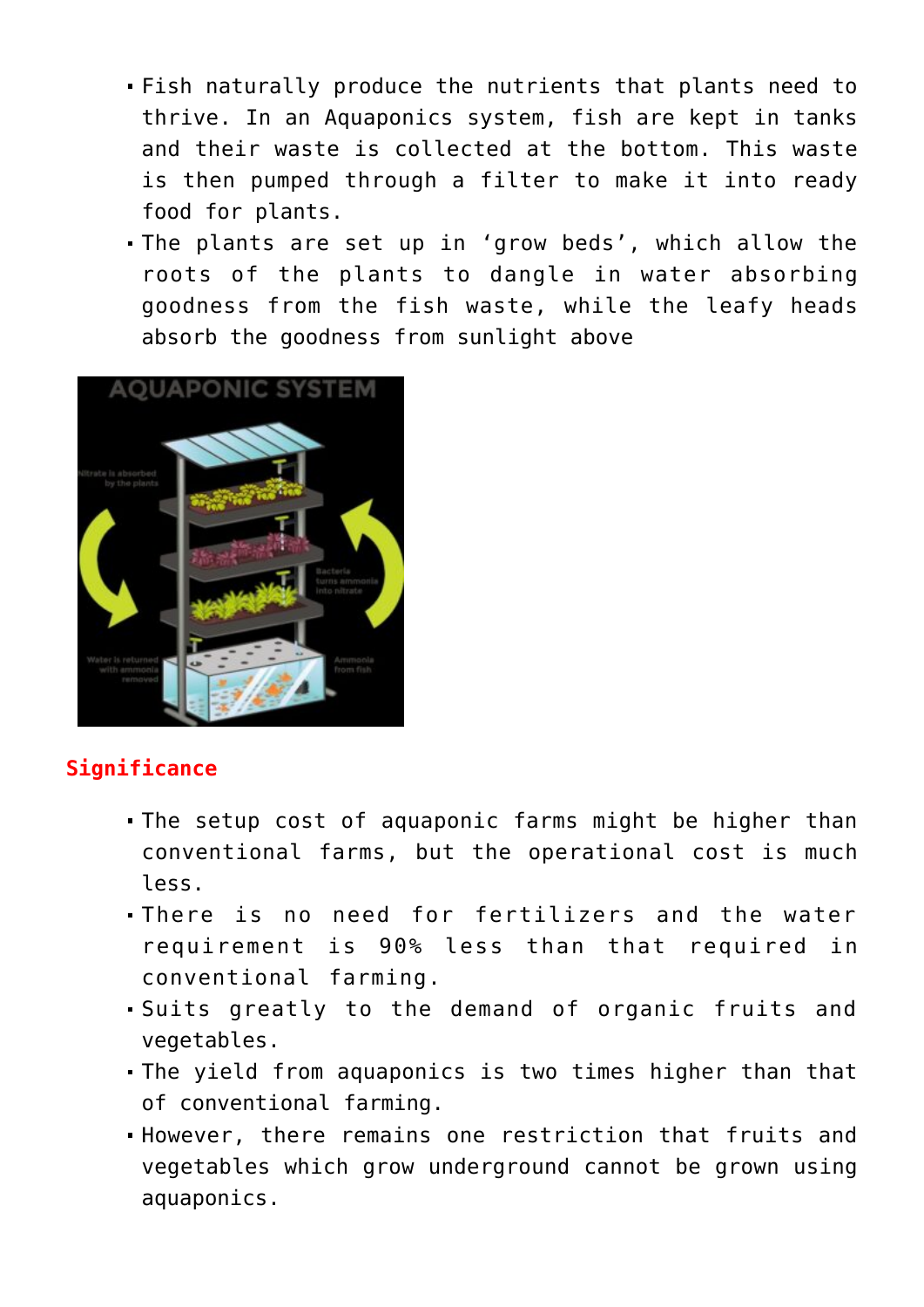**Centre for Development of Advanced Computing (C-DAC)** is the premier R&D organization of the Ministry of Electronics and Information Technology (MeitY) for carrying out R&D in IT, Electronics and associated areas. Different areas of C-DAC, had originated at different times, many of which came out as a result of identification of opportunities.

- The setting up of C-DAC in 1988 itself was to build Supercomputers in the context of denial of import of Supercomputers by the USA. Since then C-DAC has been undertaking building of multiple generations of Supercomputers starting from PARAM with 1 GF in 1988.
- Almost at the same time, C-DAC started building Indian Language Computing Solutions with the setting up of GIST group (Graphics and Intelligence based Script Technology); National Centre for Software Technology (NCST) set up in 1985 had also initiated work in Indian Language Computing around the same period.
- Electronic Research and Development Centre of India (ER&DCI) with various constituents starting as adjunct entities of various State Electronic Corporations, had been brought under the hold of Department of Electronics and Telecommunications (now MeitY) in around 1988. They were focusing on various aspects of applied electronics, technology and applications.
- With the passage of time as a result of creative ecosystem that got set up in C-DAC, more areas such as Health Informatics, etc., got created; while right from the beginning the focus of NCST was on Software Technologies; similarly C-DAC started its education & training activities in 1994 as a spin-off with the passage of time, it grew to a large efforts to meet the growing needs of Indian Industry for finishing schools.

C-DAC has today emerged as a premier R&D organization in IT&E (Information Technologies and Electronics) in the country working on strengthening national technological capabilities